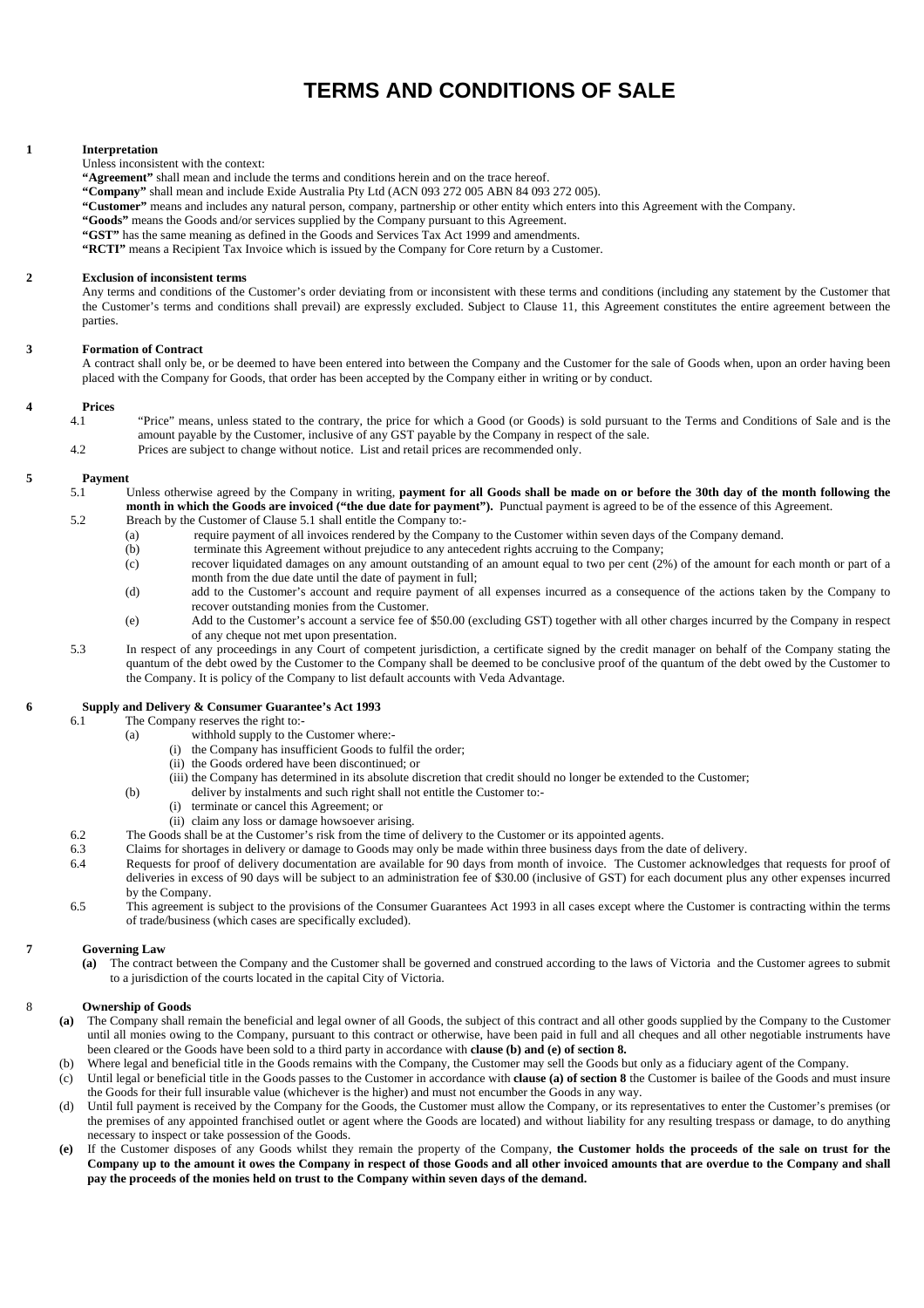### **TERMS AND CONDITIONS OF SALE**

#### **8 (f) Personal Property Securities Act 1999 ("PPSA")**

Upon assenting to these terms in writing the Customer acknowledges and agrees that these terms and conditions constitute a security agreement for the purpose of the PPSA and a security interest is taken in all Goods previously supplied by the Company to the Customer (if any) and all Goods that will be supplied in the future by the Company to the Customer during the continuance of the parties relationship.

The Customer agrees to sign any further documents and/or provide any further information, such information to be complete, accurate and up to date in all respects, which the Company may reasonably require to register a financing statement or financing change statement on the Personal Property Securities Register and will indemnify, and upon demand reimburse the Company for all expenses incurred in registering a financing statement or financing change statement on the Personal Properties Securities Register or releasing any Goods charged thereby and not register a financing change statement or a changed demand without the prior written consent of the Company.

To give the Company within 14 days prior written notice of any proposed change in the Customer's name and/or any other change in the Customer's details (including but not limited to changes in the Customer's address, facsimile number, email address, or business practice) and immediately advise the Company of any material change in its business practices of selling the Goods which would result in a change in the nature of proceeds derived from such sales.

The Company and the Customer agree that nothing in the sections 130 and 132 of the PPSA shall apply to these terms and conditions.

The Customer waives its rights as a debtor under sections 92, 94, 95, 97, 134, 135, 137, 142, 143 and 157 of the PPSA.

Unless otherwise agreed in writing by the Company the Customer waives its right to receive a verification statement in accordance with section 158 of the PPSA.

#### **9 Waiver**

The waiver by the Company of any breach by the Customer of any term of this Agreement shall not prevent the subsequent enforcement of that term and shall not be deemed a waiver of any other or subsequent breach.

## **10 Returns**

- 10.1 The Company reserves the right in its complete discretion to refuse to accept any returns whatsoever.<br>10.2 If the Company for any reason elects to take back any of the Goods, such return shall be on term
- If the Company for any reason elects to take back any of the Goods, such return shall be on terms as the Company is willing to accept and a restocking fee of not less than 10.00% of invoice value (inclusive of GST) shall apply.
- 10.3 Goods returned shall be at the Customer's expense.<br>10.4 Goods returned must have been nurchased from the

10.4 Goods returned must have been purchased from the Company, in a saleable condition and accompanied by the relevant invoice number.<br>10.5 No credit will be issued for Goods returned after 7 days from receipt or for Goods

- 10.5 No credit will be issued for Goods returned after 7 days from receipt or for Goods supplied specially to the Customer's requirements.
- 10.6 The Customer shall be deemed to have been given notice under section 15 of this agreement of any change to the Company's returns policy.

#### **11 Implied Terms**

- 11.1 Except as required by statute of this agreement all implied conditions and warranties are hereby excluded. Subject to the extent that such conditions and warranties cannot be excluded under statute, the Customer's sole and exclusive remedy for any breach of a condition, warranty or undertaking hereunder (whether direct, indirect, special or consequential) shall be limited at the sole discretion of the Company to any of the following;-
	- (a) in the case of Goods:
		- i) the replacement of Goods or supply of equivalent Goods;
		- ii) the repair of the Goods;
		- iii) the payment of the cost of replacing or of acquiring equivalent goods; or
		- iv) the payment of the cost of having the Goods repaired; and
	- (b) in the case of Service:
		- i) the supply of services again;

ii) the payment of the cost of having services supplied again.

- 11.2 Except as required by statute the Company does not accept any liability for any direct, indirect or consequential loss or damage caused to the Customer or any other person which arises out of the negligence or carelessness of the Company or any of its employees, servants or agents. For the purpose of the foregoing "consequential loss" shall include, but not be limited to, loss of profit or goodwill (or similar financial loss), any payment made or due to any third party and any loss or damage caused by delay in the supply of Goods or services.
- 11.3 Nothing in this Agreement shall be read or applied so as to purport to exclude, restrict or modify or have the effect of excluding, restricting or modifying the application in relation to the supply of any Goods or services pursuant to this Agreement or any relevant Act which by law cannot be excluded, restricted or modified.

#### **12 Customer Guarantee**

(a) to cover anticipated debt exposure, the Personal Guarantee is a condition of this agreement. This agreement is not transferable.

#### **13 Changes to the Particulars of the Proprietors or the Business**

- 13.1 The Customer hereby undertakes to advise the Company within 7 days by certified mail of any actual or proposed change in:-
- (a) the address of the business and the address at which the Goods will be located (if it differs to the business address);
- (b) the trading name of the business;
- $(c)$  the person(s), the Directors, the Trustee or the partnership conducting the business;
- (d) the proprietorship of the business in that the business is converted into a trust or company or is sold to a trust or company.
- 13.2 The Customer further accepts and agrees that where such a change occurs the Company will require that a new application for credit facilities will be sought and considered and the Customer will sign all documents and do all acts and things appropriate to such new application for credit **facilities**

#### **14 Notices**

All notices between the Company and the Customer shall be considered to have been sufficiently delivered if mailed in the ordinary course of post, facsimile or e-mail to the last known address of the Company or the Customer, whichever may apply. Notices shall be deemed to have been delivered three (3) days after mailing; and in the case of facsimile or email upon completion of the transmission. The Customer hereby charges all of his/her or its property both real and personal with the amount of any indebtedness to the Company and such charge is separate and distinct from the reservation of title to the Goods referred to above.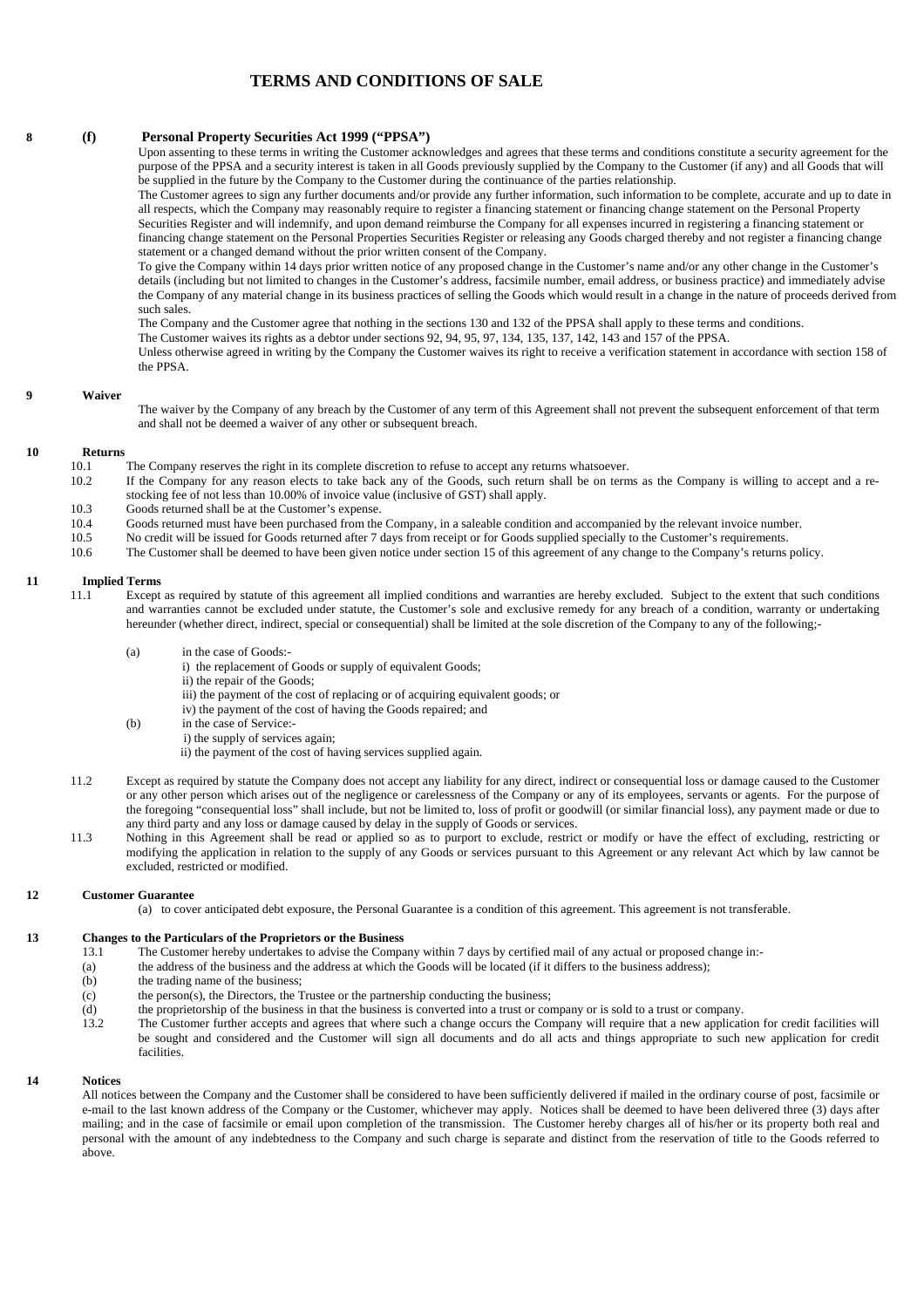## **'KNOWLEDGMENT**

- The applicant acknowledges that all contracts for the sale of Goods by the Company shall be strictly subject to the Terms and Conditions of Sale unless it receives written notice to the contrary.
- 2 The Customer declares that the credit granted by the Company is used wholly or predominantly for business or investment purposes.

Privacy Act 1988.

The Customer acknowledges that the Company may:

- (a) obtain from sources including my/our referees, the public domain and credit reporting agencies, a credit report containing consumer credit information about me/us for the purpose of the Supplier (Company) to:
	- (i) collect overdue payments in respect of commercial credit provided to me/us and
	- (ii) assess my/our application for commercial credit on an on-going basis
- (b) use the Supplier (Company) Trader Insurer to obtain from a credit reporting agency a credit report containing consumer information about me/us to assess the risk of providing insurance to Supplier (Company) in relation to my/our application for commercial credit with Supplier (Company).

(c) give to and seek from any credit provider in this Application including your representatives and guarantors, Exide's service providers, including mail houses, delivery companies, debt collectors, financial institutions and professional advisers or those named in a credit report issued by a credit reporting agency information about my/our credit arrangements, including such information about my/our credit worthiness, credit standing, credit history or credit capacity, that credit providers are allowed to give or receive from each other under the Privacy Act 1988. A National Privacy manual sets out the ways in which Exide Technologies Limited handles personal information. A copy of our National Privacy manual is available for viewing by any client on request.

- (d) the Customer acknowledges that the authorisations contained in this document will continue to remain in full force and effect until all credit facilities cease to be made available and all amounts owing to the Company are paid in full.
- (e) where you are providing personal information the Company seeks assurance from you that the consumer information forwarded to the Company has been collected with the knowledge and consent of the person whose personal information has been provided.
- (f) The information provided will be used to assess your credit worthiness. You have the right to access and correct this information subject to the provisions of the Privacy Act 1993.
- 3 In the event that this application is approved, it is unconditional that such credit is extended to the Customer named in the said application and that the said Customer will be jointly and severally liable for any debt incurred under this Agreement and agree to abide by the Terms and Conditions of Sale.
- 1 The Customer acknowledges that this agreement will be scanned as an image and then the image will be written to CD-ROM disk. Should it be necessary to prove the existence of this document, the Customer agrees that an image retrieved from the relevant CD-ROM and certified by the employee of the Company as being an image retrieved from the relevant CD-ROM and printed into hard copy form shall be deemed to be conclusive proof of the existence of this document. A copy of these Term & Conditions of Sale contained in the Credit Application are available on [www.exide.com.au](http://www.exide.com.au/) or at any local branch of Exide Technologies or by contacting Exide Australia Pty Ltd on 1800 800 811.

| <b>DATED</b> this                                                                                                  | day of                                  | in the year      |  |  |
|--------------------------------------------------------------------------------------------------------------------|-----------------------------------------|------------------|--|--|
|                                                                                                                    |                                         |                  |  |  |
|                                                                                                                    | <b>Director/Partner/Proprietor Name</b> | <b>Signature</b> |  |  |
|                                                                                                                    | <b>Director/Partner/Proprietor Name</b> | <b>Signature</b> |  |  |
| In the presence of                                                                                                 |                                         |                  |  |  |
|                                                                                                                    |                                         |                  |  |  |
|                                                                                                                    |                                         |                  |  |  |
| Terms: Payment must be received on or before the 30 <sup>th</sup> day of the month following the month of invoice. |                                         |                  |  |  |

### **SEE OVER: COMPLETION OF THE PERSONAL GUARANTEE.**

**SUBMISSION OF THIS APPLICATION BY FACSIMILE NOT ACCEPTABLE Postal Address: Post Office Box 434 Mount Waverley Victoria 3149. Email: credit department@exide.com.au**